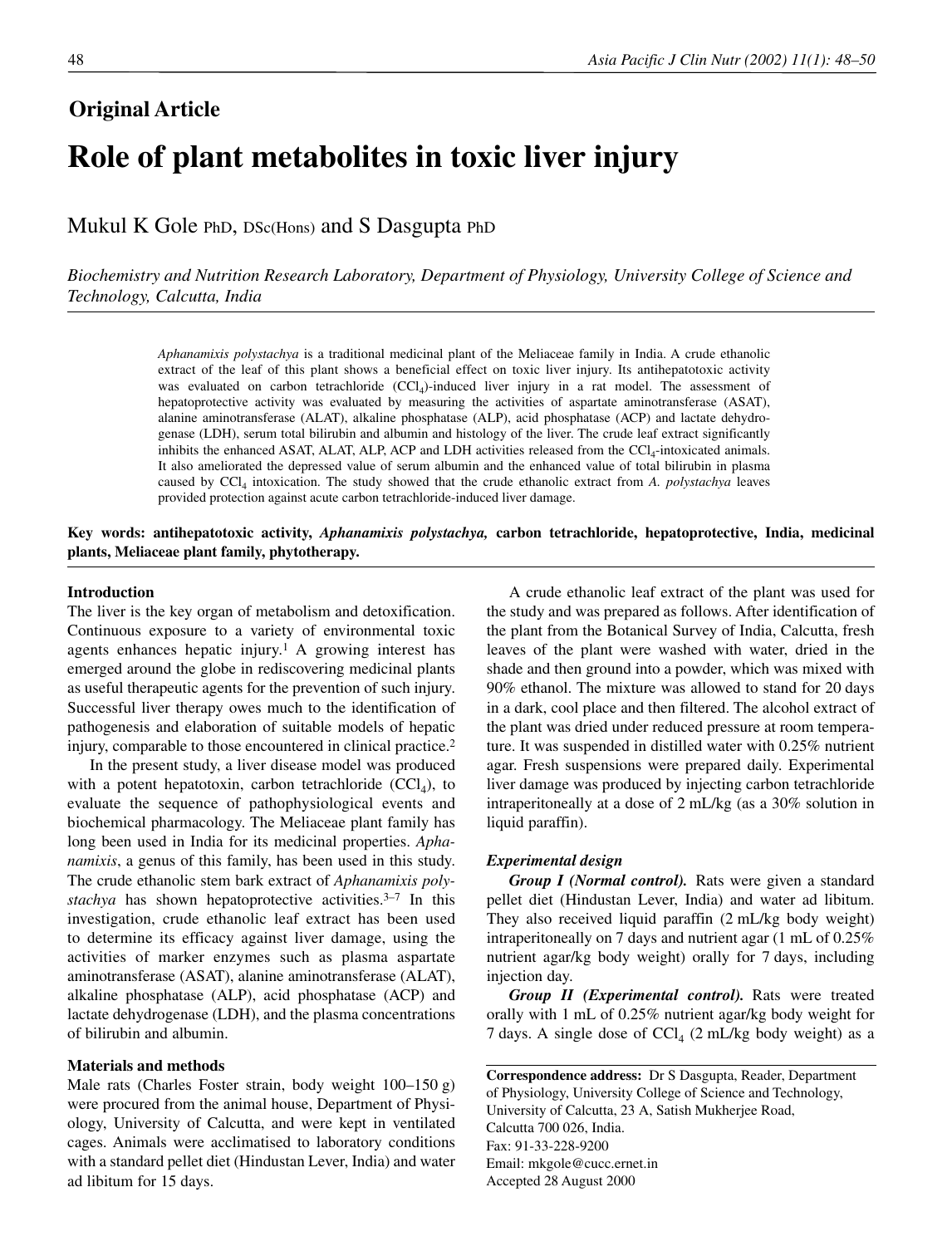30% solution in liquid paraffin was administered intraperitoneally on the seventh day.

*Group III (Treated groups).* Rats were treated with a crude ethanolic extract of *A. polystachya* leaf as a suspension in 1 mL of 0.25% nutrient agar. The dosage was 50 mg/kg body weight administered orally for 7 days. On the seventh day,  $CCl_4$  (2 mL/kg body weight) as a 30% solution in liquid paraffin was administered intraperitoneally. After completion of treatment, all animals were fasted for 24 h prior to sacrifice. Blood was collected in a heparinised syringe by cardiac puncture, centrifuged and the supernatant plasma was used for biochemical analysis. Biochemical assessments were performed with plasma ALAT and ASAT, $8$  ALP and ACP, $9$ LDH, $10$  total bilirubin and albumin. $11$  A portion of the liver tissue was fixed in Bouin's fixative and stained with eosin– haematoxylin stain for histopathological studies by the standard method.

# *Analysis of results*

Hepatoprotective activity was expressed as the percentage of protection. This was calculated following the method of Lexa *et al.*<sup>12</sup>

# **Results**

The effects of the crude ethanolic leaf extract of *A. polystachya* on plasma transaminases, alkaline and acid phosphatase, lactate dehydrogenase activity and total serum bilirubin and albumin concentrations of rats intoxicated with  $\text{CC}l<sub>4</sub>$  are shown in Fig. 1. The levels of plasma enzymes and total bilirubin concentration elevated by  $\text{CCI}_4$  in the experimental control group were lowered while the depressed albumin concentration of plasma was elevated by administration of the leaf extract. The percentages of protection were: ASAT, 75.432; ALAT, 88.667; ALP, 89.175; ACP, 81.264; LDH, 80.992; total bilirubin, 76.176; total albumin, 71.524. In the experimental control group, histological findings showed prominent macro- and microvesicular changes with well documented fat globules in the cytoplasm. Some of the sinusoids were open showing Kuppfer's cells. However, the test group (leaf extracts given for 7 days prior to  $\text{CCl}_4$  injection) showed less fatty globules in the cytoplasm (Fig. 2).

# **Discussion**

Elevation of the plasma levels of cytoplasmic and mitochondrial enzymes is a sensitive indicator of liver damage.13 Druginduced liver damage has been reported to correlate with an increase in the activity of these enzymes.14 Among the various phosphatases, ACP and ALP have attained much attention because of their location in the plasma membrane and possible role in active transport.15 Plasma levels of LDH also bear a close relationship to hepatocellular damage. The efficacy of any hepatoprotective drug is essentially dependent

**Figure 1.** Percentage of protection from liver disorders by crude ethanolic *A. polystachya* leaf extract. ASAT, aspartate aminotransferase; ALAT, alanine aminotransferase; ALP, alkaline phosphatase; ACP, acid phosphatase; LDH, lactate dehydrogenase; #, mg of oxaloacetate liberated/10 mg total protein/h at 37°C; ##, mg of pyruvate liberated/10 mg total protein/h at 37°C; ###, mg of p-nitrophenol liberated/10 mg total protein/30 min at 37°C; ####, µmol/L of NADH oxidised/min/mL of plasma.





**Figure 2.** Photomicrograph showing the effects of the crude ethanolic leaf extract on (a) normal control liver (group I), (b) experimental control liver (group II) and (c) treated liver (group III).